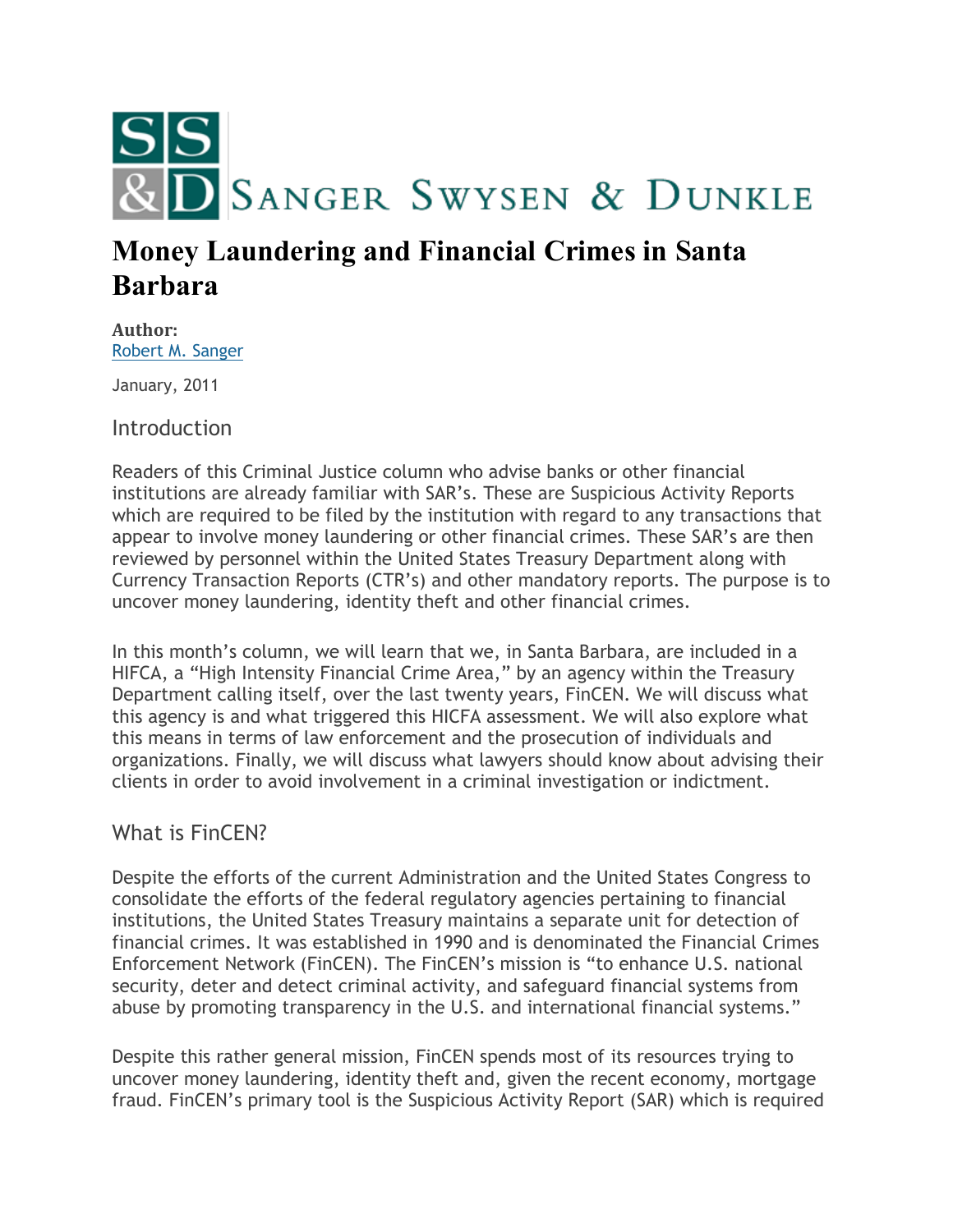to be filed by banks and financial institutions if suspicious activity is detected relating to a transaction of \$5,000 or more. FinCEN then responds to some of these SAR's and can take civil enforcement action or refer matters for criminal prosecution. FinCen employs about three hundred financial analysts who review the SAR's and other documents. FinCEN does not have its own squad of Special Agents with badges, guns and power of arrest although that suggestion has been made.

If a FinCEN analyst comes upon a SAR or other document that suggests criminal activity, she or he will refer the matter to Internal Revenue Service Criminal Investigation (IRS-CI), U.S. Customs and Border Protection or Federal Bureau of Investigation (FBI) or other federal law enforcement agencies for further criminal investigation. The jurisdictions of these agencies are overlapping but IRS-CI generally will look at money laundering as regards tax evasion, Customs from the standpoint of international transportation of currency and the FBI from the perspective of organized crime, bank fraud, identity theft and other fraudulent schemes. Customs, the FBI and other agencies are particularly alert ot evidence of international terrorist movement of money.

## What is a HIFCA and Why is Santa Barbara within One?

There are seven High Intensity Financial Crime Areas (HIFCA's) that have been identified throughout the country and its possessions by FinCEN. Santa Barbara is within one of those HIFCA's. The Southern California Region is comprised of Los Angeles, Orange, Riverside, San Bernardino, San Luis Obispo, Santa Barbara, and Ventura.

#### (Figure 1)

| <b>Region Area</b>                  | <b>Jurisdiction by Counties</b>                                                                                                                              |
|-------------------------------------|--------------------------------------------------------------------------------------------------------------------------------------------------------------|
| <b>California Northern District</b> | Monterey, Humboldt, Mendocino, Lake, Sonoma, Napa,<br>Marin, Contra Costa, San Francisco, San Mateo, Alameda,<br>Santa Cruz, San Benito, Monterey, Del Norte |
| <b>California Southern District</b> | Los Angeles, Orange, Riverside, San Bernardino, San Luis Obispo,<br>Santa Barbara, Ventura                                                                   |
| <b>Southwest Border</b>             | Arizona - All Counties, Texas - Counties Bordering, and adjacent to<br>those bordering, the US and Mexico Boundary                                           |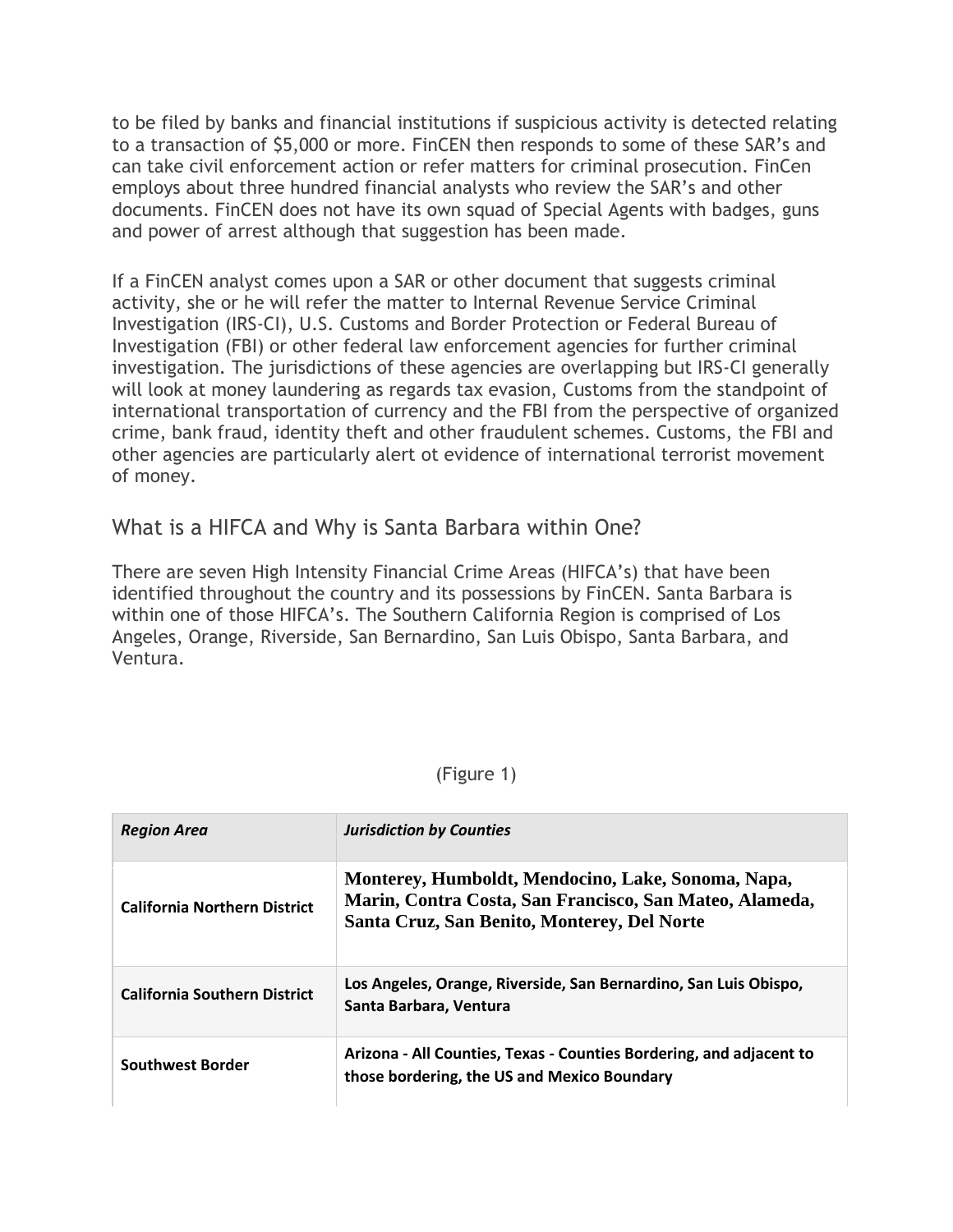| <b>Region Area</b>       | <b>Jurisdiction by Counties</b>         |
|--------------------------|-----------------------------------------|
| Chicago                  | Cook, McHenry, Dupage, Lake, Will, Kane |
| <b>New York</b>          | <b>New York - All Counties</b>          |
| <b>New Jersey</b>        | <b>New Jersey - All Counties</b>        |
| <b>Puerto Rico</b>       | <b>Puerto Rico - All Areas</b>          |
| <b>U.S. Virgin Isles</b> | Virgin Isles - All Areas                |

#### **South Florida Broward, Miami-Dade, Indian River, Martin, Monroe, Okeechobee, Palm Beach and St Lucie**

HIFCA's take their model from the concept of High Intensity Drug Trafficking Areas (HIDTA) were set up in Los Angeles, Miami and New York. These earlier drug HIDTA's were complemented by the Joint Drug Intelligence Group (JDIG) which operated nationwide. The JDIG and HIDTA was essentially a co-located task force made up of local, state and federal agencies under the FBI's direction to enhance joint cooperation and investigations.

Based on this model, the HIFCA takes a similar approach, however, the lead agency is FinCEN under the Department of Treasury. FinCEN's makes its determination as to what areas qualify to be characterized as a HIFCA based on the evaluation of the SAR's and related documents being generated across the nation. As depicted in Figure 1 above, we are in one of only five HIFCA's in the continental United States and one of seven total, including Puerto Rico and the Virgin Islands.

We are within one of these HIFCA's because of the high incidence in our area of money laundering, identity theft, currency transaction violations and other financial crimes. This is not surprising in light of the demographics of our County as well as the financial sophistication and international connections of our business community.

## Law Enforcement and Prosecution of Financial Crimes

When a possible criminal violation of federal law comes to the attention of FinCEN analysts through the SAR's or related documents, the analysts will refer the matter to the IRS-CI, Customs, the FBI or some other federal agency. If that agency sees merit in the report, it will commence a traditional financial crimes investigation. That means that they will review all documents, interview witnesses and, if appropriate, obtain subpoenas from a federal grand jury to obtain testimony or other documents.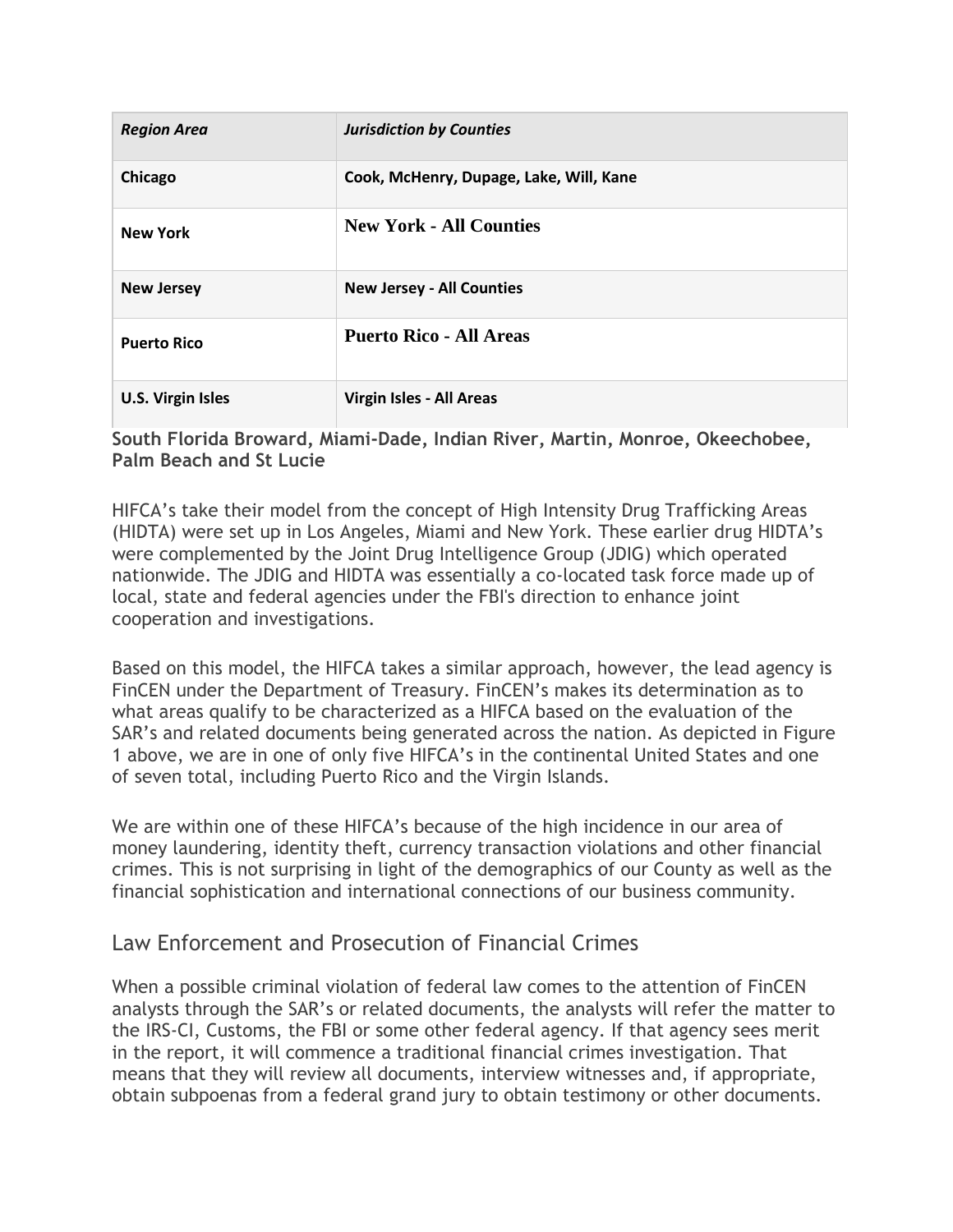Ultimately, if the suspicion appears to be substantiated, the agency, with the assistance of the United States Attorneys Office, will prepare the case for presentment to the grand jury for Indictment.

The federal agents will determine who is the target in the course of their investigation. As we have emphasized often in the column, it is important for the lawyer advising an organization or individual to be alert to any warning signs that a federal criminal investigation has commenced. Counsel should immediately try to identify the agents and the Assistant United States Attorney (AUSA) handling the matter. It is critical that counsel get involved as early as possible in order to make arrangements to avoid an indictment.

If there is an indictment, the case will proceed through the federal court criminal process as would any other case. There is an opportunity to obtain an agreement from the AUSA to have the client report to court rather than be arrested. This also gives you the opportunity to contact Pre-Trial Services in advance to arrange for release.

It is also possible that a referral from FinCen could result in an investigation by local law enforcement or a joint task force. If there are also potential violations of state laws or if the financial loss of the crime is not that significant, the federal government can defer to local prosecution. In addition, in the course of the investigation into suspicious financial crimes, unrelated criminal investigations might emerge. We had one case recently, in another county, where the Sheriffs came along on the execution of a federal warrant which was based on a SAR report, however, the Sheriffs branched out into their own investigation of an unrelated unsolved murder.

The lesson here, of course, is to react quickly to any hint of an investigation and take it seriously. Much can be done to avoid indictment for a client or to defend a case if there is action taken at the earliest stages.

## What Transactional Lawyers Should be Aware of to Avoid Criminal Investigations

Better yet, is to avoid investigation altogether.

If the transactional lawyer is representing a bank or financial institution, she or he is undoubtedly quite familiar with the multitude of other requirements to comply with governmental regulations. An ounce of prevention is worth a pound of cure. Also, with banks and financial institutions, just like any other organizations, if there is any hint of wrongdoing, an immediate internal investigation should be commenced. The difference here is that banking and financial institution regulations require immediate reporting of irregularities, including timely filing of a number of reports, including SAR's and CTR's.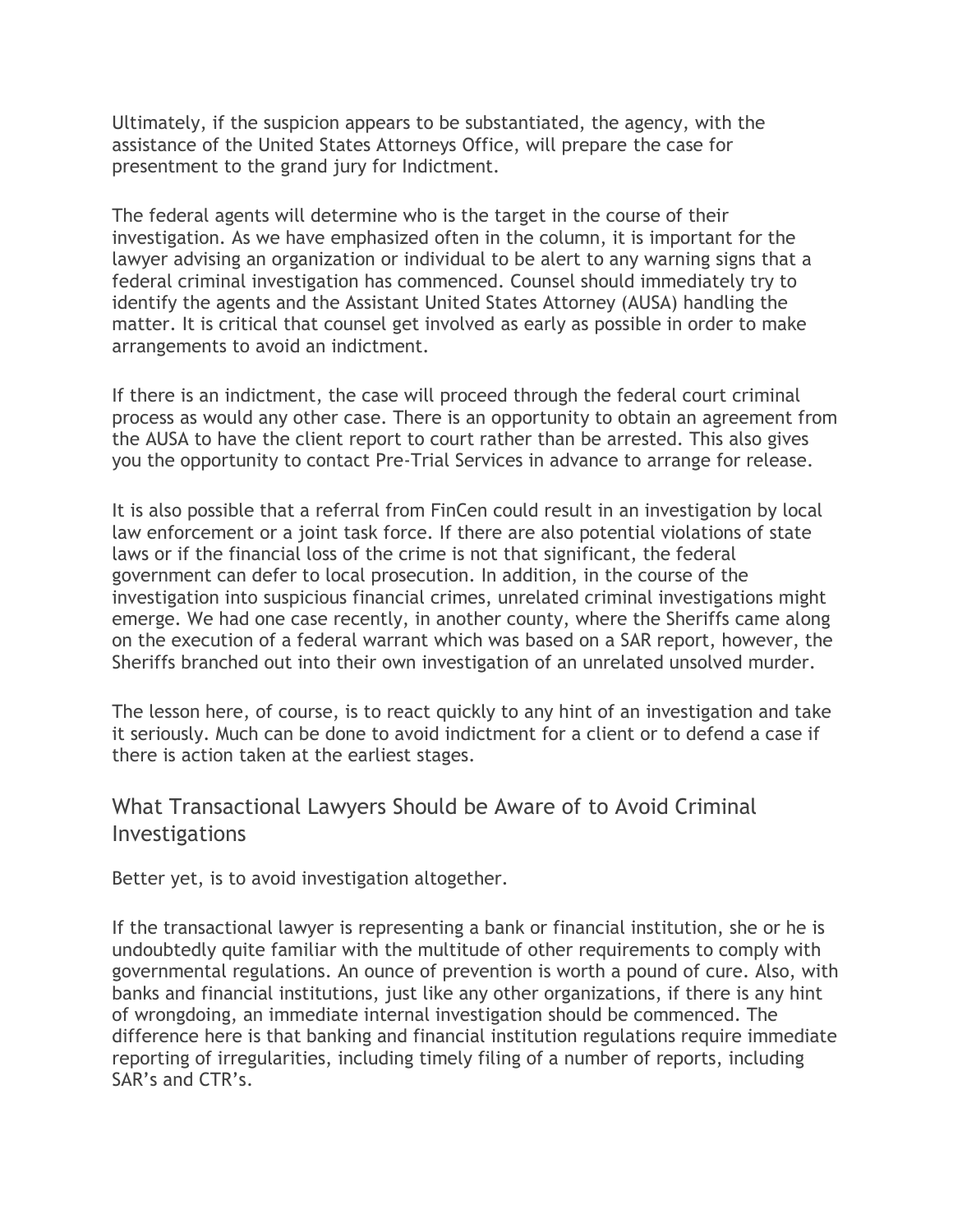However, transactional lawyers who do not regularly represent banks or other financial institutions are often involved in advising individual clients or businesses who are customers of these institutions. In this regard, it is critical to advise such clients about the importance of not only following the law but the existence of the SAR process and the comprehensiveness of the financial institution reporting process. This is especially important since we are within a HIFCA and subject to additional scrutiny and additional enforcement procedures.

Lawyers not representing banks or financial institutions should make themselves aware, at least in general, of the major events by which their clients can trigger filings that may lead to further investigation. We mentioned SAR's which, under the Bank Secrecy Act of 1970 as amended by the Money Laundering Control Act of 1986, are to be filed where a financial institution employee suspects that

transactions or attempted transactions involving at least \$5,000 may be derived from illegal activities. There is also the Currency Transaction Report (CTR or CTRC for casinos) required to be filed for cash transactions in excess of \$10,000 and the Suspicious Activity Report by the Securities & Futures Industries to be filed by a broker-dealer who suspects that a transaction involves aggregate funds or other assets of at least \$5,000 and involves funds derived from or designed to hide illegal activities. Banks, other financial institutions, casinos and broker- dealers are required to file anything that looks like a structured transaction by way of a SAR as well.

Individuals are also subject to the requirement that they, themselves, file certain documents. These include Report of Foreign Bank and Financial Accounts (FBAR) to report a financial interest in or signatory authority over one or more accounts in foreign countries, if the aggregate value of these accounts exceeds \$10,000 at any time during the calendar year and Reports of Cash Payments Over \$10,000 Received in a Trade or Business to be filed by persons engaged in a trade or business who, in the course of that trade or business, receive more than \$10,000 in cash in one transaction or two or more related transactions within a twelve month period.

The bottom line for transactional lawyers, in this area as well as others, is to advise not only propriety but the appearance of propriety. Of course, clients do not have to follow our advice and sometimes do not. But, propriety and the appearance of propriety should be the watchwords in dealing with banks and other financial institutions. The criminal sanctions associated with violations of these laws are quite serious and, while the defense may be successful, the entire experience is one to be avoided.

### **Conclusion**

Santa Barbara County is in a HIFCA. That means that the resources of the Treasury Department, through FinCEN as well as IRS-I, Customs, the FBI and other law